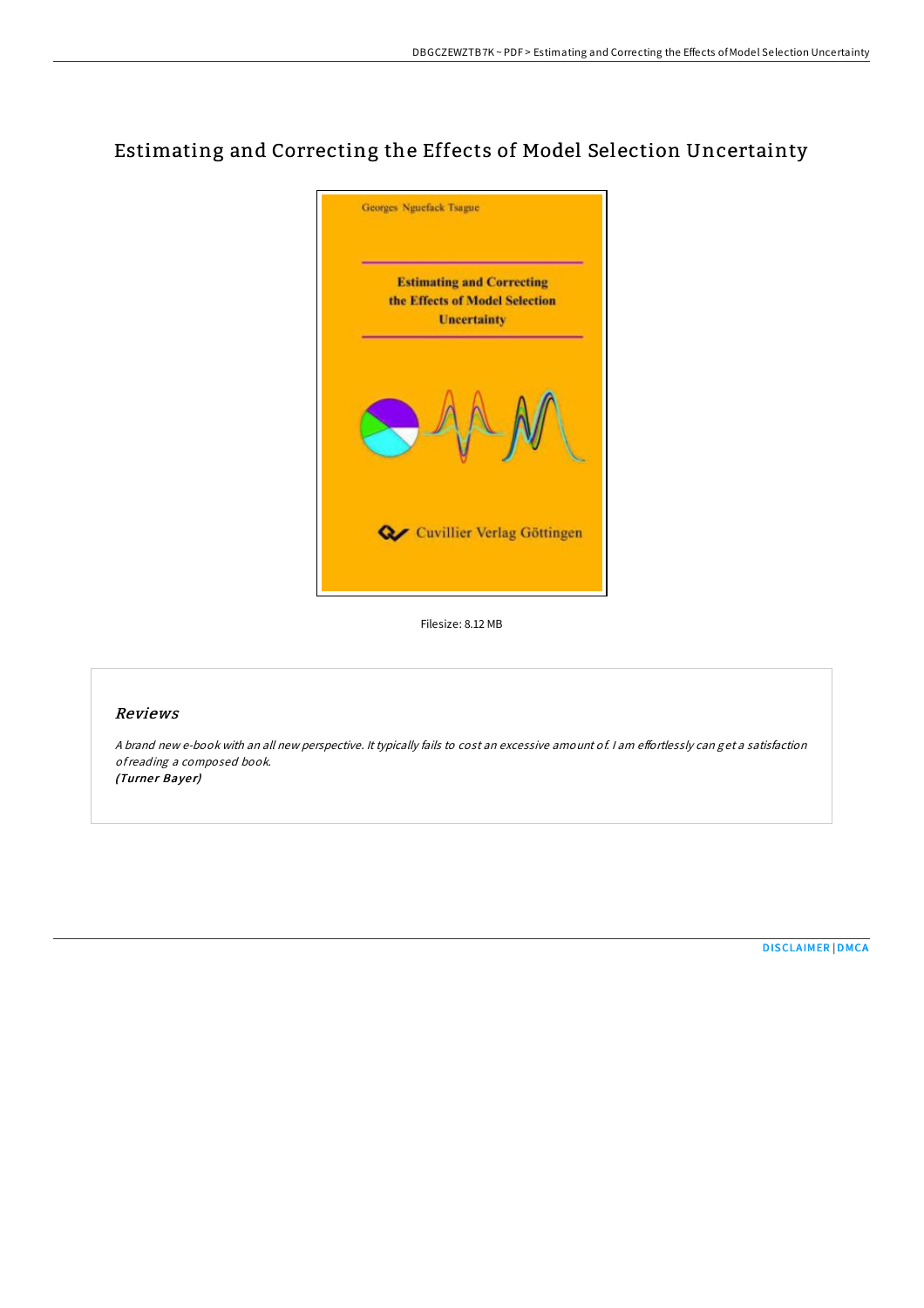# ESTIMATING AND CORRECTING THE EFFECTS OF MODEL SELECTION UNCERTAINTY



Cuvillier Verlag Nov 2015, 2015. Taschenbuch. Book Condition: Neu. 211x146x13 mm. Neuware - Most applied statistical analyses are carried out under model uncertainty, meaning that the model which generated the observations is unknown, and so the data are first used to select one of a set of plausible models by means of some selection criterion. Generally the data are then used to make inferences about some quantity of interest, ignoring model selection uncertainty, i.e. the fact that the selection step was carried out using the same data, and despite the known fact that this leads to invalid inferences. This thesis investigates several issues relating to this problem from both the Bayesian and the frequentist points of view, and oFers new suggestions for dealing with it. We examine Bayesian model averaging (BMA) and point out that its frequentist performance is not always well-defined because, in some cases, it is unclear whether BMA methodology is truly Bayesian. We illustrate the point with a 'fully Bayesian model averaging' that is applicable when the quantity of interest is parametric. 156 pp. Englisch.

B Read Es[timating](http://almighty24.tech/estimating-and-correcting-the-effects-of-model-s.html) and Correcting the Effects of Model Selection Uncertainty Online  $\textcolor{red}{\blacksquare}$ Do wnload PDF Es[timating](http://almighty24.tech/estimating-and-correcting-the-effects-of-model-s.html) and Correcting the Effects of Model Selection Uncertainty